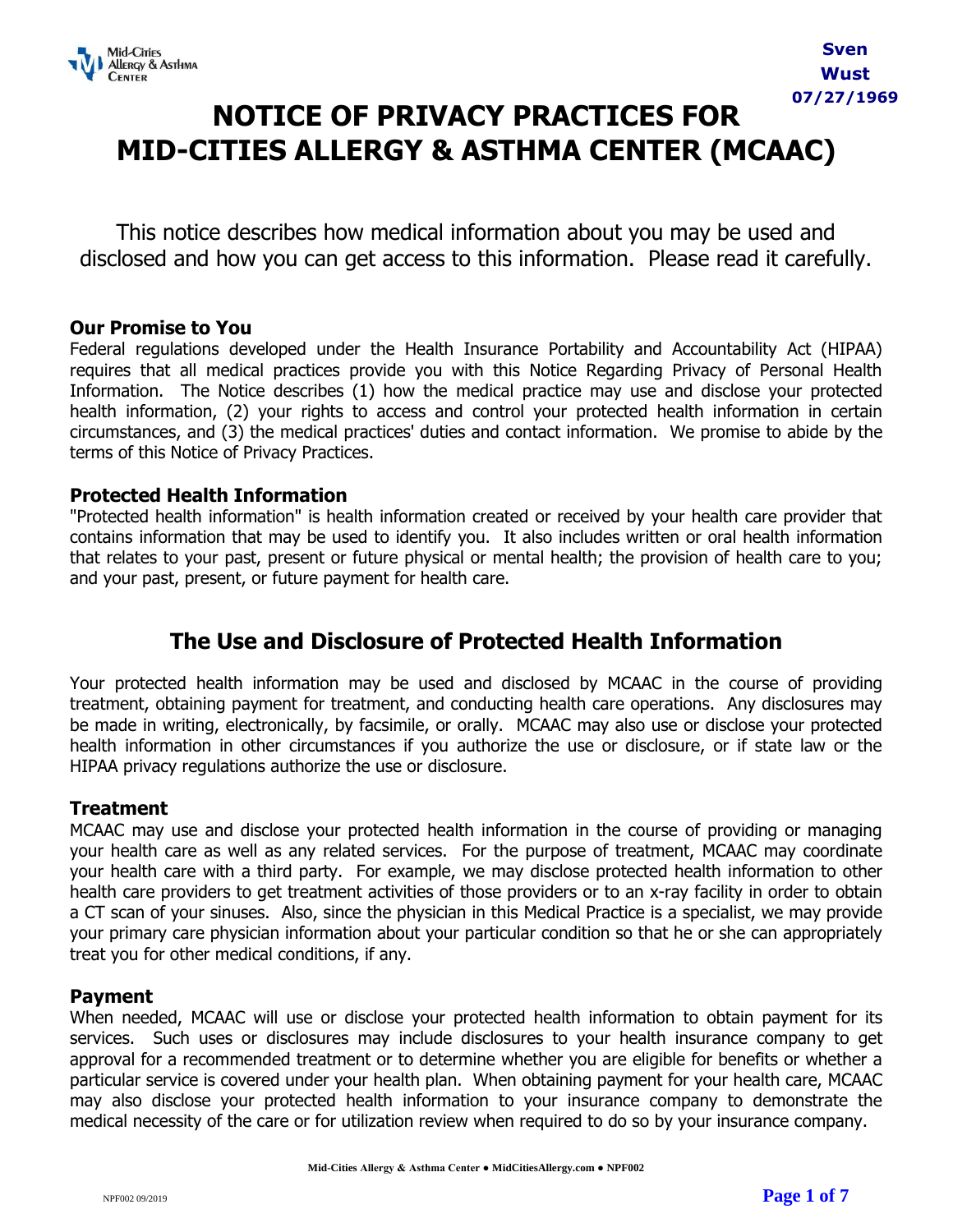

#### **Health Care Operations**

MCAAC may use or disclose your protected health information when needed for the Practice's health care operations for the purposes of management or administration of the Practice and of offering quality health care services. Health care operations may include: (1) quality evaluations and improvement activities; (2) employee review activities and training programs; (3) accreditation, certification, licensing, or credentialing activities; (4) reviews and audits such as compliance reviews, medical reviews, legal services, and maintaining compliance programs; and (5) business management and general administrative activities. For example, the Practice may use your protected health information to evaluate our performance so that we may ensure that only the best health care is provided to our patients by this Practice. In addition, MCAAC may disclose your protected health information to another provider or health plan for their health care operations.

#### **Other Uses and Disclosures**

As part of treatment, payment, and healthcare operations, MCAAC may also use or disclose your protected health information to: (1) remind you of an appointment; (2) inform you of potential treatment alternatives or options; or (3) inform you of health-related benefits or services that may be of interest to you.

#### **Additional Uses and Disclosures Permitted Without Your Authorization**

In addition to treatment, payment, and health care operations, there are certain circumstances in which the Medical Practice is permitted by law to disclose or use your protected health information without your permission or an opportunity to object. These circumstances include:

#### **1. When Legally Required**

MCAAC will comply with any federal, state, or local law that requires it to disclose your protected health information.

#### **2. When there are Risks to Public Health**

MCAAC may disclose your protected health information for public health activities. Public health activities are mandated by federal, state, and local government for the collection of information about disease, vital statistics (like birth and death), or injury by a public health authority. To notify a person who has been exposed to a contagious disease or who may be at risk of contracting or spreading a disease. We may also disclose your medical information to report adverse events related to medications or products and to notify people of recalls of products they may be using.

#### **3. To Report Abuse, Neglect or Domestic Violence**

As required or authorized by law or with the patient's agreement, MCAAC may inform government authorities if it is believed that a patient is the victim of abuse, neglect or domestic violence.

#### **4. To Conduct Health Oversight Activities**

MCAAC may disclose your protected health information to a health oversight agency for those activities authorized by law. Examples of these activities are (1) audits; (2) civil, administrative, or criminal investigations, proceedings or actions; (3) inspections; (4) licensure or disciplinary actions; or (5) other government activities undertaken to monitor the health care delivery system and compliance with other laws.

#### **5. For Judicial and Administrative Proceedings**

MCAAC may disclose your protected health information for any judicial or administrative proceeding if the disclosure is expressly authorized by an order of a court or administrative tribunal as expressly authorized by such order or a signed authorization is provided.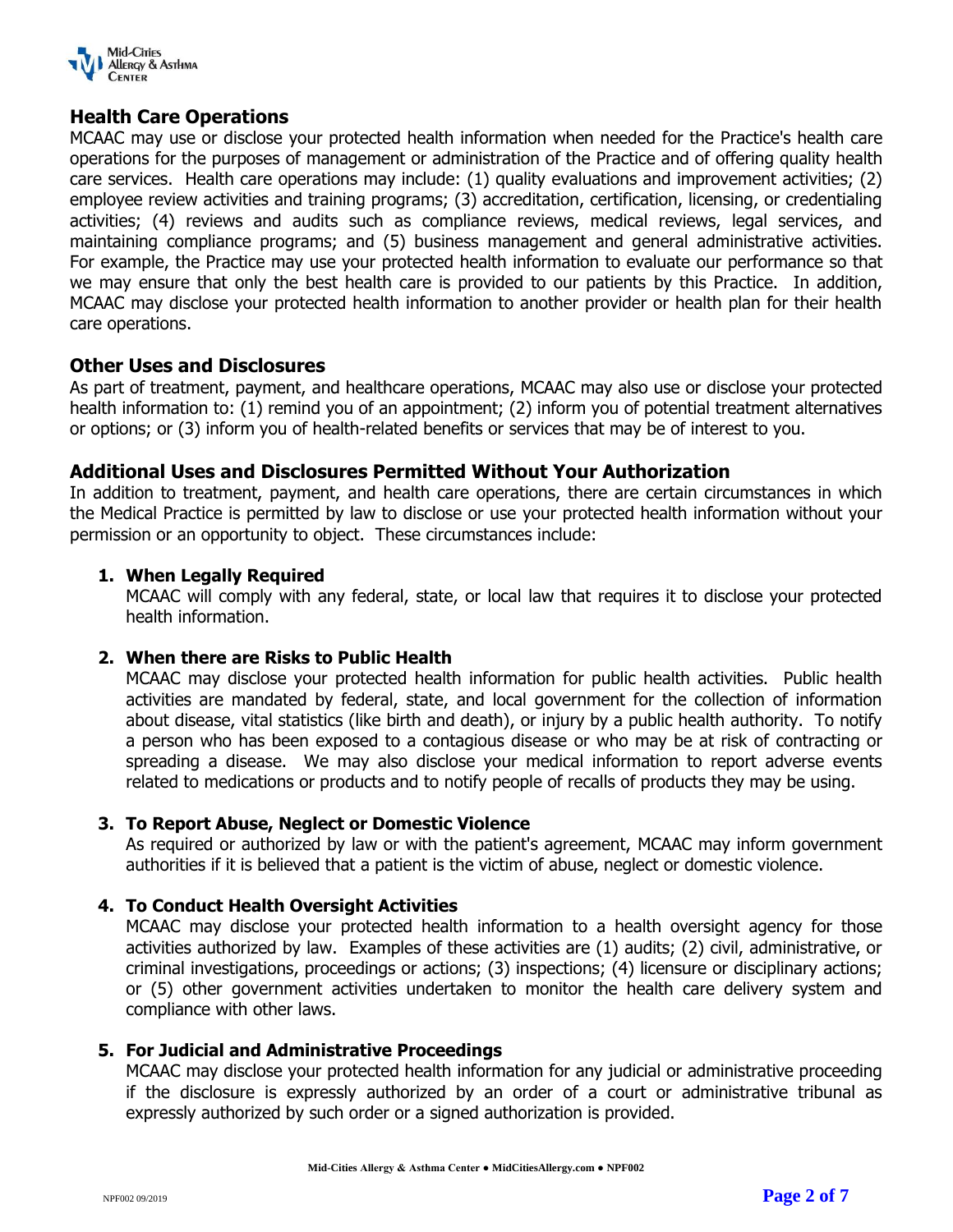

#### **6. For Law Enforcement Purposes**

MCAAC may disclose your protected health information to a law enforcement official for law enforcement purposes when:

- (1) Required by law to report certain types of physical injuries;
- (2) Required by court order, court-ordered warrant, subpoena, summons or similar process;
- (3) Needed to identify or locate a suspect, fugitive, material witness or missing person;
- (4) Needed to report a crime in an emergency situation; and
- (5) Pertains to a victim of crime and you are incapacitated.

#### **7. To Coroners, Funeral Directors, and for Organ Donation**

MCAAC may disclose protected health information to a coroner or medical examiner for the purpose of (1) identification, (2) determination of cause of death, or (3) performance of the coroner or medical examiner's other duties as authorized by law. In addition, as permitted by law, MCAAC may disclose protected health information, including when death is reasonably anticipated, to a funeral director to enable the funeral director to carry out his or her duties. Protected health information may also be used and disclosed to organ procurement organizations for the purpose of facilitating organ, eye or tissue donation if you are a donor.

#### **8. For Research Purposes**

MCAAC may use or disclose your protected health information for research if such use or disclosure has been approved by an institutional review board or privacy board that has examined the research proposal and the research protocols which maintain the privacy of your protected health information.

#### **9. To Prevent or Diminish a Serious and Imminent Threat to Health or Safety**

If in good faith the Medical Practice believes that use or disclosure of your protected health information is necessary to prevent or diminish a serious and imminent threat to your health or safety or to the health and safety of the public, MCAAC may use or disclose your protected health information as permitted under law and consistent with ethical standards of conduct.

#### **10.For Special Government Functions**

As authorized by the HIPAA privacy regulations, MCAAC may use or disclose your protected health information to facilitate specified government functions relating to military and veterans' activities, national security and intelligence activities, protective services for the President and others, medical suitability determinations, correctional institutions, and law enforcement custodial situations.

#### **11.For Workers' Compensation**

MCAAC may disclose your protected health information to comply with the Texas Workers' Compensation laws or similar programs.

#### **Uses and Disclosures Permitted with an Opportunity to Object**

Subject to your objection, MCAAC may disclose your protected health information (1) to a family member or close personal friend if the disclosure is directly relevant to the person's involvement in your care or payment related to your care; or (2) when attempting to locate or notify family members or others involved in your care to inform them of your location, condition or death. MCAAC will inform you orally or in writing of such uses and disclosures of your protected health information as well as provide you with an opportunity to object in advance. Your agreement or objection to the uses and disclosures can be oral or in writing. If you do not object to these disclosures, MCAAC is able to infer from the circumstances that you do not object, or MCAAC determines, in its professional judgment, that it is in your best interests for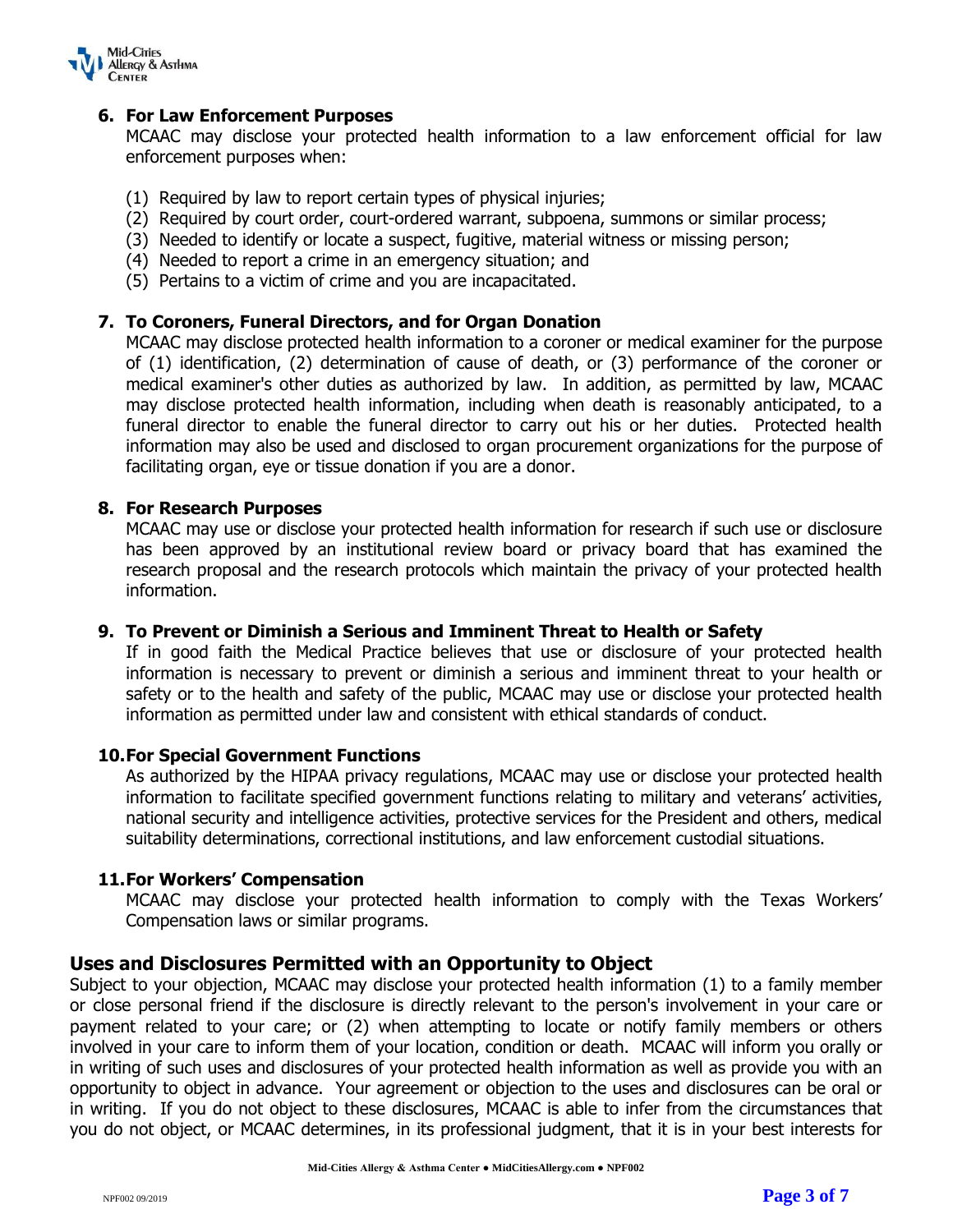

the Medical Practice to disclose information that is directly relevant to the person's involvement with your care, then MCAAC may

disclose your protected health information. If you are incapacitated or in an emergency situation, MCAAC may exercise its professional judgment to determine if the disclosure is in your best interests and, if such a determination is made, may only disclose information directly relevant to your health care.

#### **Uses and Disclosures Authorized by You**

Other than the circumstances described above, MCAAC will not disclose your health information unless you provide written authorization. You may revoke your authorization in writing at any time except to the extent that MCAAC has taken action in reliance upon my prior consent.

## **Your Rights Under Federal Privacy Regulations**

You have certain rights regarding your protected health information under the HIPPA privacy regulations. These rights include:

#### **I. The Right to Inspect and Copy Your Protected Health Information**

For as long as MCAAC holds your protected health information, you may inspect and obtain a copy of such information included in a designated record set. A "**designated record set**" contains medical and billing records as well as any other records that your physician and the Medical Practice uses to make decisions regarding the services provided to you. Texas law requires that we are ready to provide copies or a narrative within 15 days of your request.

MCAAC may deny your request to inspect or copy your protected health information if the Medical Practice determines in its professional judgment that the access requested is likely to endanger your life or safety or that of another person, or that it is likely to cause substantial harm to another person referred to in the information. You have the right to request a review of this decision. Another licensed health care provider who was not involved in the prior decision to deny access will make any such review.

In addition, you may not inspect or copy certain records by law, including: (1) information compiled in reasonable anticipation of, or for use in, a civil, criminal, or administrative action or proceeding; and (2) protected health information that is subject to a law that prohibits access to protected health information. You may have the right to have a decision to deny access reviewed in some situations.

You must submit a written request to MCAAC's Privacy Officer to inspect and copy your health information. The Medical Practice may charge you a fee for the cost of copying, mailing, or other costs incurred by the Medical Practice in complying with your request. The Texas State Board of Medical Examiners has set limits on fees for copies of medical records that under some circumstances may be lower than the charges permitted by HIPAA. In any event, the lower of the fee permitted by HIPAA or the fee permitted by the Texas State Board will be charged. Please contact our Privacy Officer if you have questions about access to your medical record at the number given on the last pages of this Notice.

#### **II. The Right to Request a Restriction on Uses and Disclosures of Your Protected Health Information**

You may request that MCAAC not use or disclose specific sections of your protected health information for the purposes of treatment, payment, or health care operations. Additionally, you may request that MCAAC not disclose your health information to family members or friends who may be involved in your care or for notification purposes as described in this Notice. In your request, you must specify the scope of restriction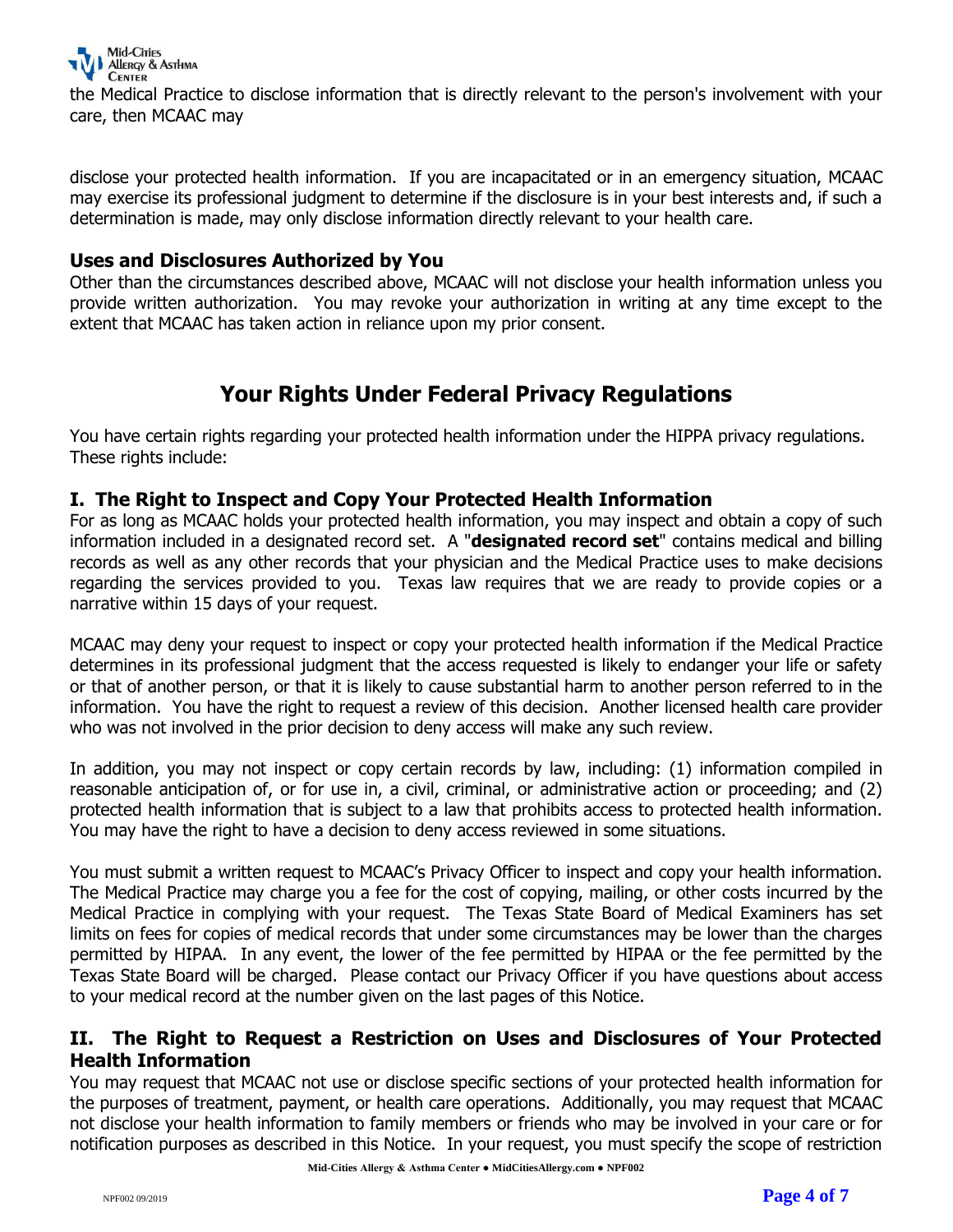

requested as well as the individuals for which you want the restriction to apply. Your request should be directed to the MCAAC's Privacy Officer.

MCAAC may choose to deny your request for a restriction, in which case MCAAC will notify you of its decision. Once MCAAC agrees to the requested restriction, MCAAC may not violate that restriction unless use or disclosure of the relevant information is needed to provide emergency treatment. MCAAC may terminate the agreement to a restriction in some instances.

#### **III. The Right to Receive Confidential Communications from the Practice by Alternative Means**

You have the right to request that MCAAC communicates with you through alternative means (e.g., Patient Portal, email, etc.) or at an alternative location. MCAAC will make every effort to comply with reasonable requests. However, MCAAC may condition its compliance by asking you for information regarding the procurement of payment or specific information regarding an alternative address or other method of contact. You are not required to provide an explanation for your request. Requests should be made in writing to the MCAAC's Privacy Officer.

#### **IV. The Right to Request an Amendment of Your Protected Health Information**

During the time that MCAAC holds your protected health information, you may request an amendment of your information in a designated record set. We will respond within 60 days of your request. MCAAC may deny your request for an amendment if the information:

- (1) Was not created by this Medical Practice or the physicians in this Medical Practice;
- (2) Is not part of the designated record set;
- (3) Is not available for inspection because of an appropriate denial;
- (4) If the information is accurate and complete.

However, should MCAAC deny your request for amendment, you have the right to file a statement of disagreement with the Medical Practice. In turn, the Medical Practice may develop a rebuttal to your statement. If it does so, the Medical Practice will provide you with a copy of the rebuttal. Requests for amendment must be submitted in writing to the MCAAC's Privacy Officer. Your written request must supply a reason to support the requested amendments.

#### **V. The Right to Request an Accounting of Certain Disclosures**

You have the right to request an accounting of the Medical Practice's disclosures of your protected health information made for purposes other than treatment, payment, or health care operations as described in this Notice. MCAAC is not required to account for disclosures (1) which you requested, (2) which you authorized by signing an authorization form, (3) for a facility directory, (4) to friends or family members involved in your care, and (5) certain other disclosures the Medical Practice is permitted to make without your authorization. The request for an accounting must be made in writing to our Privacy Officer and should state the time period for which you wish the accounting to include, up to six years. MCAAC will not charge you for the first accounting you request of any 12-month period. Subsequent accountings may require a fee based on the Medical Practice's reasonable costs for compliance of the request.

#### **VI. The Right to Obtain a Paper Copy of this Notice**

MCAAC will provide a separate paper copy of this Notice upon request even if you have already been given a copy of it or have agreed to review it electronically.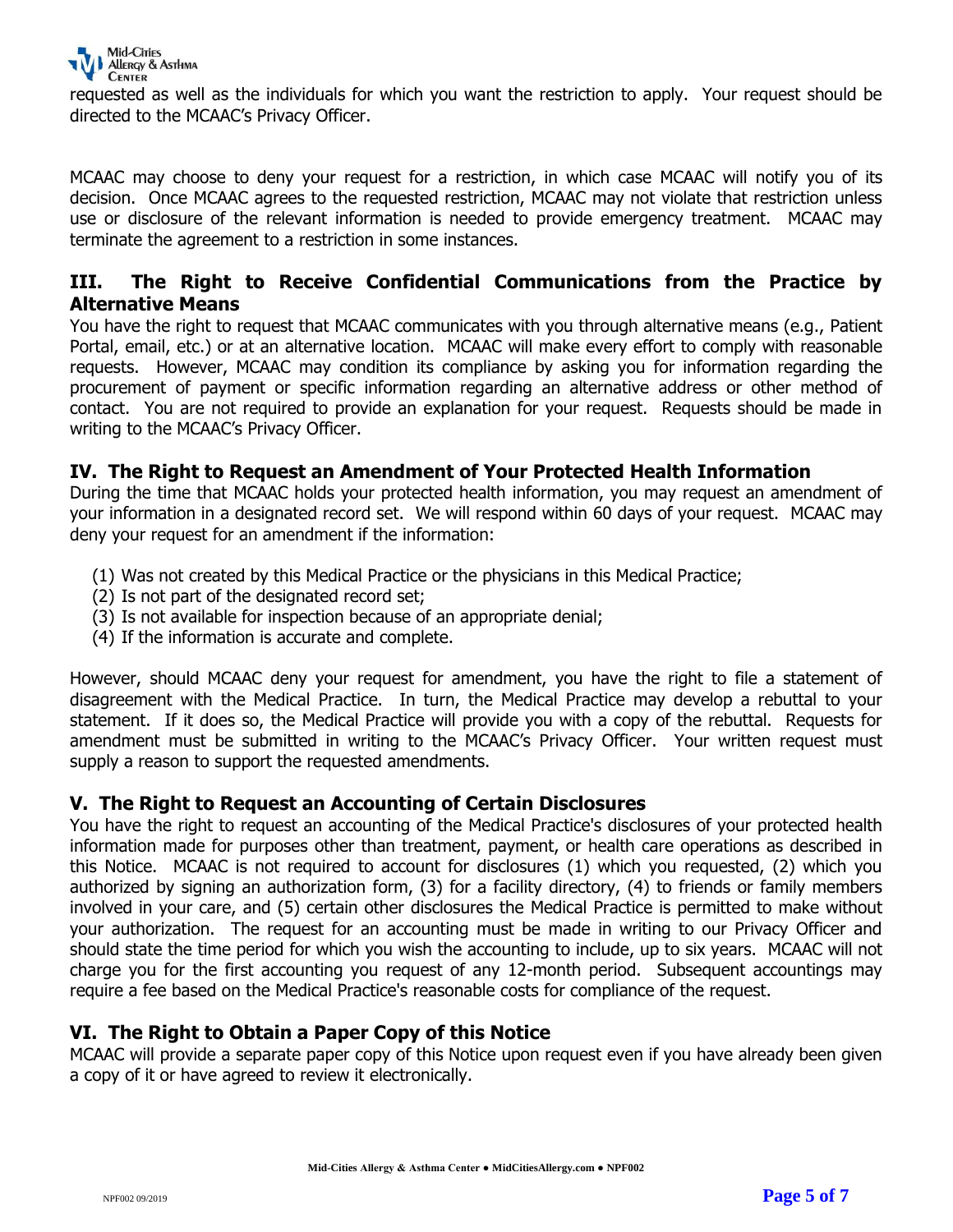

## **Mid-Cities Allergy & Asthma Center's Duties**

MCAAC is required to ensure the privacy of your health information and to provide you with this Notice of your rights and the Medical Practice's duties and procedures regarding your privacy. MCAAC must abide by the terms of this Notice, but this Notice may be changed or amended periodically. MCAAC reserves the right to change the terms of this Notice and to make the new Notice provisions effective for all protected health information that the Medical Practice collects and maintains. If MCAAC alters its Notice, the Medical Practice will provide a copy of the revised Notice by way of the Patient Portal, regular mail and/or will post it in our office where it can be reviewed.

## **Complaints**

If you are concerned that your privacy rights have been violated, you have the right to relate complaints to MCAAC and to the Secretary of the Department of Health and Human Services. You may provide complaints to MCAAC verbally or in writing. Such complaints should be directed to the Mid-Cities Allergy & Asthma Center's Privacy Officer. MCAAC encourages you to relate any concerns you may have regarding the privacy of your information and you will not be retaliated against in any way for filing a complaint. The contact information for the United States Department of Health and Human Resources is:

**U.S. Department of Health and Human Resources HIPAA Complaint 7500 Security Blvd., C5-24-04 Baltimore, MD 21244**

## **Privacy Officer**

MCAAC's contact person regarding the Medical Practice's duties and your rights under the HIPAA privacy regulations is the Privacy Officer. The Privacy Officer can provide information regarding issues related to this Notice by request. Complaints to the Medical Practice should be directed to the Privacy Officer at the following address:

**Mid-Cities Allergy & Asthma Center Attn: Privacy Officer 2305 Central Park Blvd. Bedford, TX 76022 Phone: (817) 571-6622 Fax: (817) 868-1962**